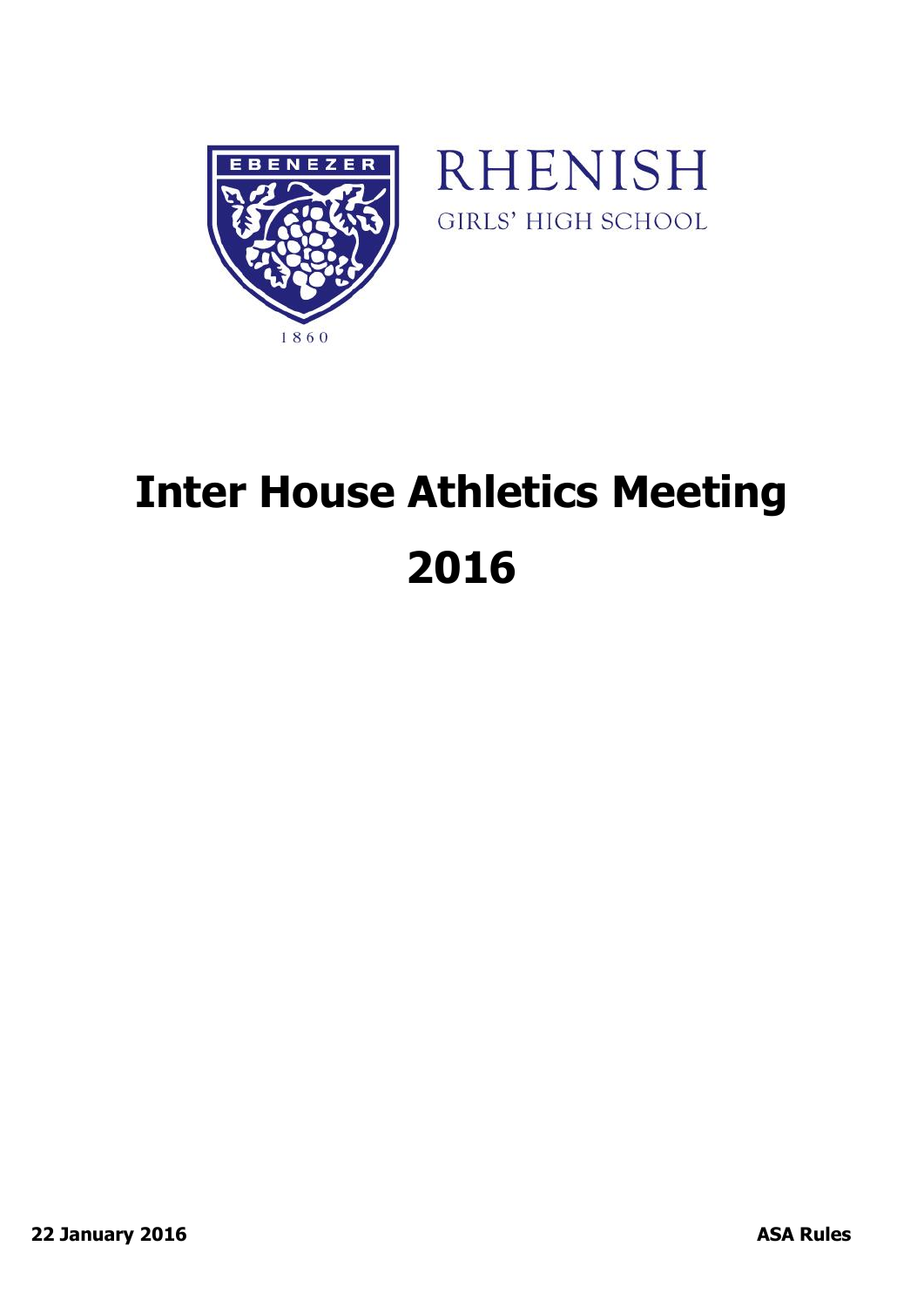#### **INTERHOUSE ATHLETICS MEETING – 22 JANUARY 2016**

#### **OFFICIALS**

| <b>ORGANISER:</b>              | <b>P. VAN DER HOVEN</b>                                                                                                       |
|--------------------------------|-------------------------------------------------------------------------------------------------------------------------------|
| <b>ANNOUNCER:</b>              | E. MOUTON                                                                                                                     |
| <b>TECHNICAL OFFICIAL:</b>     | <b>S. HENERY</b>                                                                                                              |
| <b>REFEREE (TRACK):</b>        | <b>F. BELLSTEDT</b>                                                                                                           |
| <b>REFEREE (FIELD):</b>        | <b>S. HENERY</b>                                                                                                              |
| <b>STARTER:</b>                | <b>P. VAN DER HOVEN</b>                                                                                                       |
| <b>ASSISTANT STARTER:</b>      | <b>A. VAN DER HOVEN</b><br><b>R. VAN DER HOVEN</b>                                                                            |
| <b>TIME KEEPERS:</b>           | F. BELLSTEDT (HEAD), T. TAYLOR, L. DE VILLIERS,<br>C. CICERO, G. STEVENS, J. SENEKAL, E. KINGHORN,<br><b>S. VAN HUYSSTEEN</b> |
| <b>TRACK JUDGES:</b>           | W. LOUW (HEAD), E. KEYSER, L. HOBSON, M. LOMBARD,<br>M. VAN ECK, R. VAN DYK, E. VAN DER MERWE, C. PRETORIUS                   |
| <b>ASSISTANT TRACK JUDGES:</b> | A. BENNIE, I. HOFHUIS                                                                                                         |
| <b>LAP COUNTER:</b>            | W. LOUW                                                                                                                       |
| <b>RECORD CLERKS:</b>          | B. SMART, S. SMITH, M. VOSLOO, L. VLOK                                                                                        |
| <b>HURDLES:</b>                | J. SENEKAL, A. WALTERS AND HELPERS                                                                                            |
| <b>LONG JUMP A:</b>            | G. KRUGER (HEAD), A. FORSYTH, H. LEACH, J. SENEKAL                                                                            |
| <b>LONG JUMP B:</b>            | S. HODGES (HEAD), R. RöHRS, T. MARAIS, MC COETZEE                                                                             |
| <b>LONG JUMP C:</b>            | R. VAN DER HOVEN (HEAD), L. DE VILLIERS, Y. COSTABILE,<br>A. WALTERS                                                          |
| <b>HIGH JUMP:</b>              | P. BRINK (HEAD), N. SCOTT-MASON, K. VAN ROSENVELD                                                                             |
| <b>SHOT PUT A:</b>             | K. VILJOEN (HEAD), L. SCHREUDER, J. HARDING, S. KRIGE                                                                         |
| <b>SHOT PUT B:</b>             | J. LIEBENBERG (HEAD), A. DAVIDS, D. TASKES, N. ABRAHAMS                                                                       |
| <b>DISCUS:</b>                 | C. WHELPTON (HEAD), L. CONCHAR, M. LOURENS, L. BURN                                                                           |
| <b>JAVELIN:</b>                | J. DE KOCK (HEAD), M. JOUBERT, J. GONSALVES,<br><b>M. MATTHEWS</b>                                                            |
| <b>RELAY HANDOVERS:</b>        | S. HODGES (3), G. KRUGER (2), J. DE KOCK (1)                                                                                  |
| <b>REFRESHMENTS:</b>           | <b>E. FOURIE</b>                                                                                                              |
| <b>SECURITY:</b>               | <b>G4S SECURE SOLUTIONS</b>                                                                                                   |
| <b>FIRST AID:</b>              | <b>SA PARAMEDICS</b>                                                                                                          |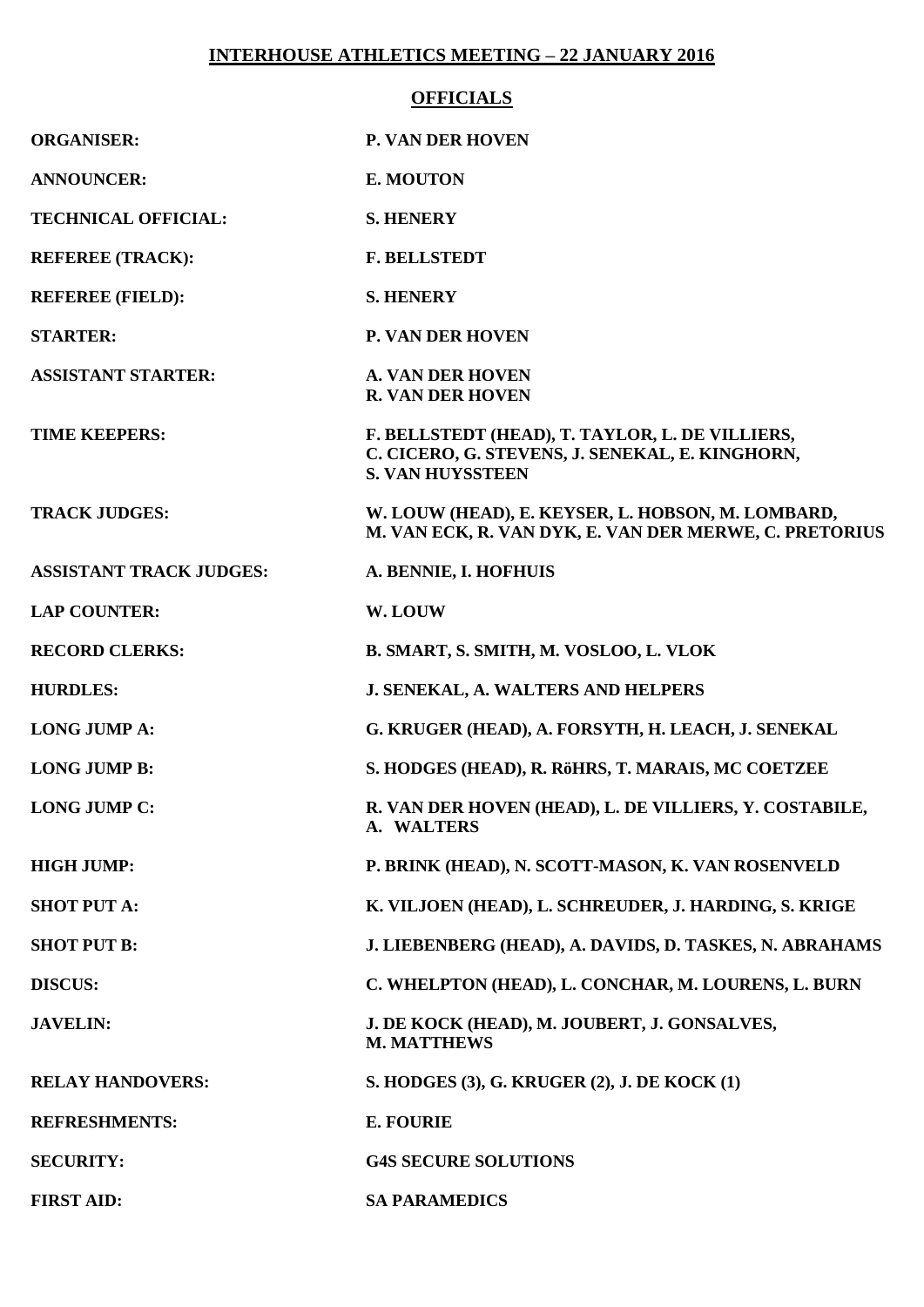## **INTERHOUSE ATHLETICS MEETING**

## **EVENTS TAKING PLACE EARLIER:**

## **WEDNESDAY, 20 JANUARY 2016**

| 1.  | 14:45 | <b>High Jump</b>                 | u/14 | K du Toit VDS           | 2015 | 1,48m    |
|-----|-------|----------------------------------|------|-------------------------|------|----------|
|     | 15:50 | <b>High Jump</b>                 | u/14 | K du Toit VDS           | 2015 | 1,48m    |
|     |       |                                  |      |                         |      |          |
|     |       | <b>THURSDAY, 21 JANUARY 2016</b> |      |                         |      |          |
|     |       |                                  |      |                         |      |          |
| 2.  | 14:45 | <b>Javelin</b>                   | u/14 | M. Smith W              | 2013 | 21,38m   |
|     | 15:50 | <b>Javelin</b>                   | u/14 | M. Smith W              | 2013 | 21,38m   |
|     |       | <b>FRIDAY, 22 JANUARY 2016</b>   |      |                         |      |          |
|     |       |                                  |      |                         |      |          |
| 3.  | 08:00 | 3 000m                           | Open | M. Leslie W             | 2015 | 11:10,90 |
| 4.  | 08:00 | <b>Long Jump</b>                 | u/15 | K. Sparks T             | 2011 | 4,92m    |
| 5.  | 08:00 | <b>Javelin</b>                   | u/19 | <b>B.</b> Ouweneel      | 2011 | 29,20m   |
| 6.  | 08:00 | <b>Shot Put</b>                  | u/17 | A. Abrahams W           | 2015 | 13,32m   |
| 7.  | 08:30 | 90mH                             | u/15 | N. Loots                | 2004 | 12,28s   |
| 8.  | 08:35 | 100mH                            | u/17 | N. Loots                | 2005 | 15,80s   |
| 9.  | 08:40 | 100mH                            | u/19 | <b>J. Sedras</b>        | 2011 | 16,06s   |
| 10. | 08:55 | 800m                             | u/15 | O. Viljoen W            | 2013 | 2:35,85  |
| 11. | 09:05 | 800m                             | u/17 | D. Scott                | 2007 | 2:15,00  |
| 12. | 09:05 | <b>Discus</b>                    | u/15 | L. Burgess              | 2004 | 22,98m   |
| 13. | 09:05 | <b>Long Jump</b>                 | u/17 | J. Sedras               | 2010 | 5,19m    |
| 14. | 09:05 | <b>High Jump</b>                 | u/19 | S. Behrens T            | 2014 | 1,60m    |
| 15. | 09:15 | 800m                             | u/19 | A. Quenet               | 2013 | 2:18,86  |
| 16. | 09:30 | <b>200m</b>                      | u/14 | M. Bartsch VDS          | 2013 | 27,95s   |
| 17. | 09:38 | <b>200m</b>                      | u/15 | N. Loots                | 2004 | 27,88s   |
| 18. | 09:46 | <b>200m</b>                      | u/17 | A. Smit T               | 2014 | 26,66s   |
| 19. | 09:54 | <b>200m</b>                      | u/19 | A. Smit T               | 2015 | 26,98s   |
| 20. | 10:05 | 1500m                            | u/14 | <b>K.</b> Noades W      | 2015 |          |
|     |       |                                  |      | F. Chester-Browne T2015 |      | 5:28,13  |
| 21. | 10:10 | <b>Shot Put</b>                  | u/19 | A. Beck T               | 2010 | 10,00m   |
| 22. | 10:10 | <b>Discus</b>                    | u/17 | Z. Roelofse             | 2011 | 29,31m   |
| 23. | 10:10 | <b>Javelin</b>                   | u/15 | S. Kotze                | 2007 | 25,78m   |
| 24. | 10:10 | <b>Long Jump</b>                 | u/14 | C. Joubert T            | 2014 | 4,57m    |
| 25. | 10:20 | 1500m                            | u/15 | S. Hobson               | 2011 | 5:21,84  |
| 26. | 10:35 | 1500m                            | u/17 | D. Scott                | 2008 | 4:40,21  |
| 27. | 10:50 | 1500m                            | u/19 | A. Quenet               | 2013 | 4:51,59  |
| 28. | 11:05 | 90mH                             | u/14 | M. Nel W                | 2015 | 16,14s   |
| 29. | 11:15 | <b>Shot Put</b>                  | u/14 | A. Abrahams W           | 2013 | 11,09m   |
| 30. | 11:15 | <b>Discus</b>                    | u/19 | Z. Roelofse             | 2013 | 30,75m   |
| 31. | 11:15 | <b>Javelin</b>                   | u/17 | D. Müller W             | 2014 | 27,65m   |
| 32. | 11:15 | <b>High Jump</b>                 | u/15 | M. Bolognesi            | 2008 | 1,50m    |
| 33. | 11:15 | <b>Triple Jump</b>               | u/15 | <b>T. Hendricks VDS</b> | 2015 | 9,42m    |
| 34. | 11:15 | <b>Triple Jump</b>               | u/17 | D. Coopoosamy V         | 2015 | 9,27m    |
| 35. | 11:15 | <b>Triple Jump</b>               | u/19 | M. Paterson W           | 2015 | 9,23m    |
| 36. | 11:15 | 400m                             | u/14 | M. Bartsch VDS          | 2013 | 1:06,75  |
| 37. | 11:20 | 400m                             | u/15 | J. Bury                 | 2006 | 1:04,22  |
| 38. | 11:25 | 400m                             | u/17 | D. Scott                | 2007 | 1:02,50  |
| 39. | 11:30 | 400m                             | u/19 | A. Quenet               | 2013 | 1:01,14  |
| 40. | 11:50 | 100m                             | u/14 | M. Bartsch VDS          | 2013 | 13,30s   |
| 41. | 12:10 | 100m                             | u/15 | K. Sparks T             | 2011 | 13,20s   |
|     |       |                                  |      |                         |      |          |